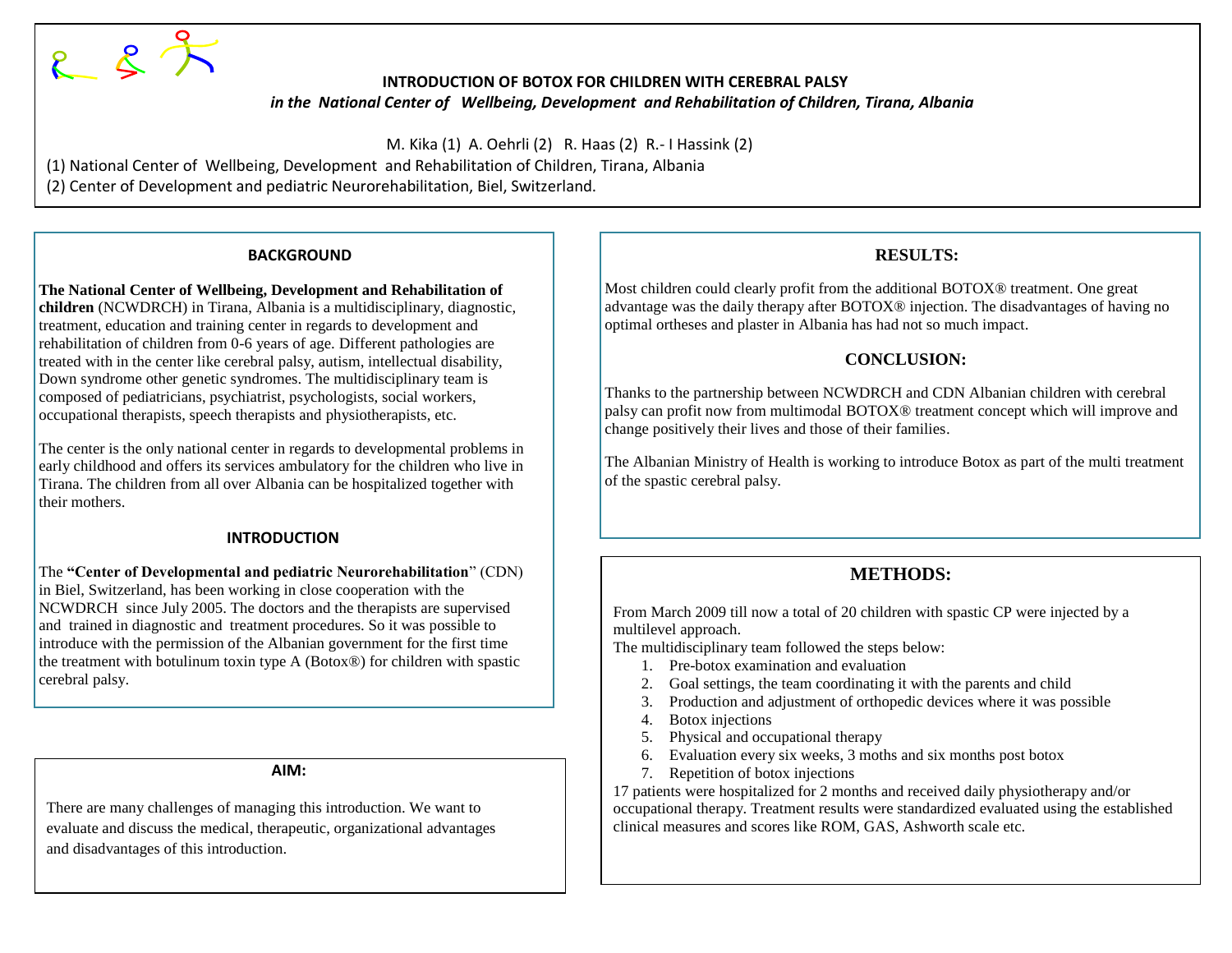

# **K.S. –8 years old**

Diagnosis: Spastic cerebral palsy.

Botox was injected for the third time at m.m adductor longus, hamstring gastrocneumius and orthesis were introduced followed by intensive physiotherapy.

Outcome: Spasticity reduced, can walk a few steps alone. **FEBRUARY 2010 APRIL 2010**

### **ROM**

|                              | Left           | Right        |                              | Left           | Right          |
|------------------------------|----------------|--------------|------------------------------|----------------|----------------|
| <b>Tardieu Soleus/Gastro</b> | $10/+20$       | 10/20        | <b>Tardieu Soleus/Gastro</b> |                |                |
| <b>Catch KneeF/KneeE</b>     | $0/-25$        | $0/-20$      | <b>Catch KneeF/KneeE</b>     | $10/-20$       | $0/-20$        |
| <b>OSG De; KneeF/KneeE</b>   | $10/-5$        | $+10/0$      | <b>OSG De; KneeF/KneeE</b>   | 10/0           | $+10/0$        |
| ActiveDE;KneeF/KneeE         |                |              | <b>Active DE;KneeF/KneeE</b> |                |                |
|                              |                |              |                              |                |                |
| <b>MASS Triceps</b>          | Left           | <b>Right</b> |                              | Left           | <b>Right</b>   |
|                              | $\overline{2}$ | 2            | <b>Mass Triceps</b>          | $\overline{2}$ | $\overline{2}$ |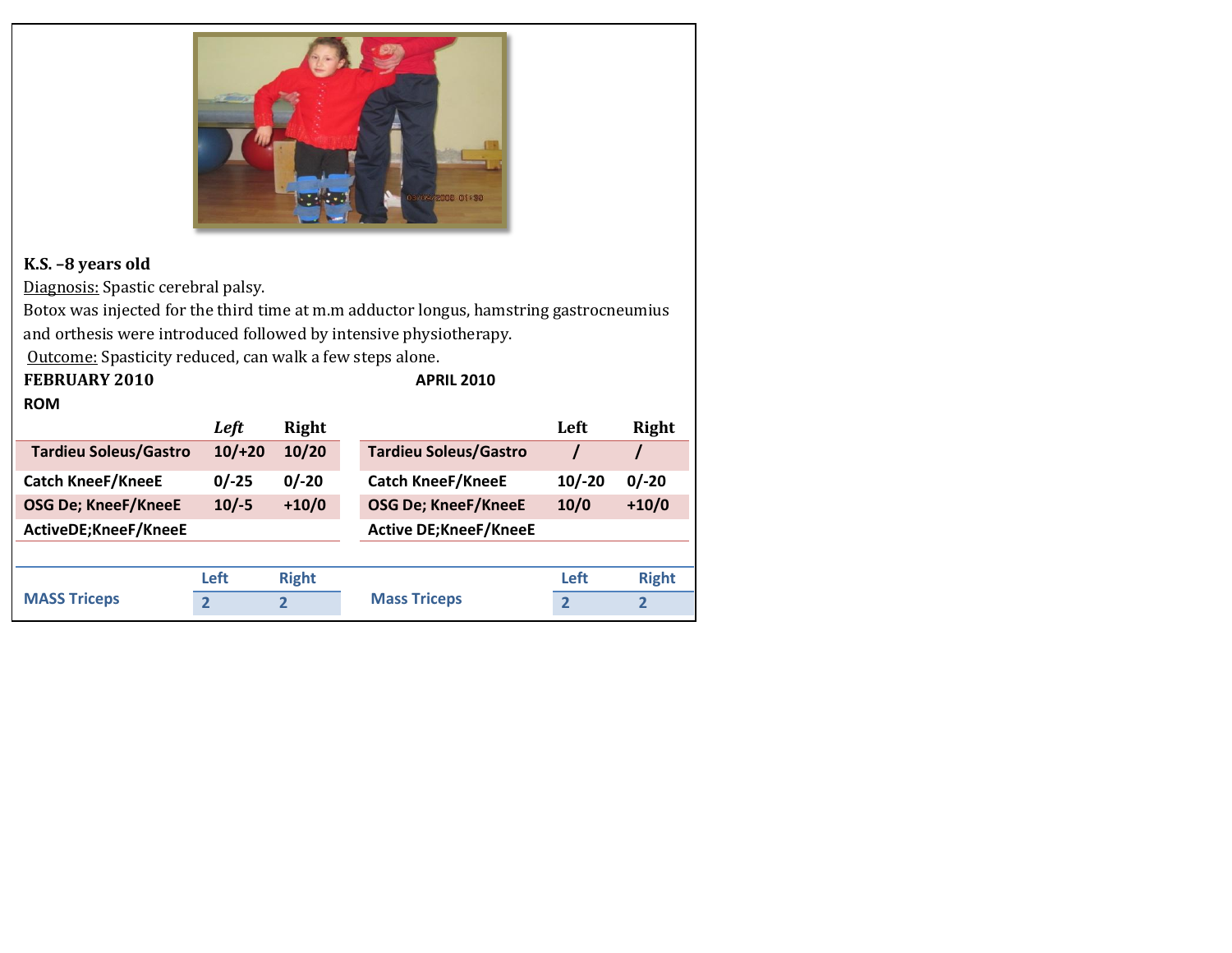

### **K.SH. – 6 years old**

Diagnosis: Spastic cerebral palsy.

Botox was injected for the second time at m.m adductor longus, gastrocneumius, hamstring and triceps surae followed by physiotherapy. Orthesis will be introduced when available. Outcome: Can walk alone, spasticity reduced.

| December 2009<br><b>ROM</b>  |          |              | <b>March 2010</b>            |          |              |
|------------------------------|----------|--------------|------------------------------|----------|--------------|
|                              | Left     | Right        |                              | Left     | Right        |
| <b>Tardieu Soleus/Gastro</b> | 10/10    | 0/21         | <b>Tardieu Soleus/Gastro</b> | 10 / 10  | 10/10        |
| <b>Catch KneeF/KneeE</b>     | $+5/-25$ | $0/-20$      | Catch KneeF/KneeE            | $10/-10$ | $0/-20$      |
| OSG De; KneeF/KneeE          | $+15/0$  | $0/-10$      | OSG De; KneeF/KneeE          | 20/0     | $10/-10$     |
| ActiveDE;KneeF/KneeE         |          |              | Active<br>DE;KneeF/KneeE     |          |              |
|                              |          |              |                              |          |              |
|                              | Left     | <b>Right</b> |                              | Left     | <b>Right</b> |
| <b>MASS Triceps</b>          | $3 - 4$  | $3 - 4$      | <b>Mass Triceps</b>          | 3        | 3            |
|                              |          |              |                              |          |              |